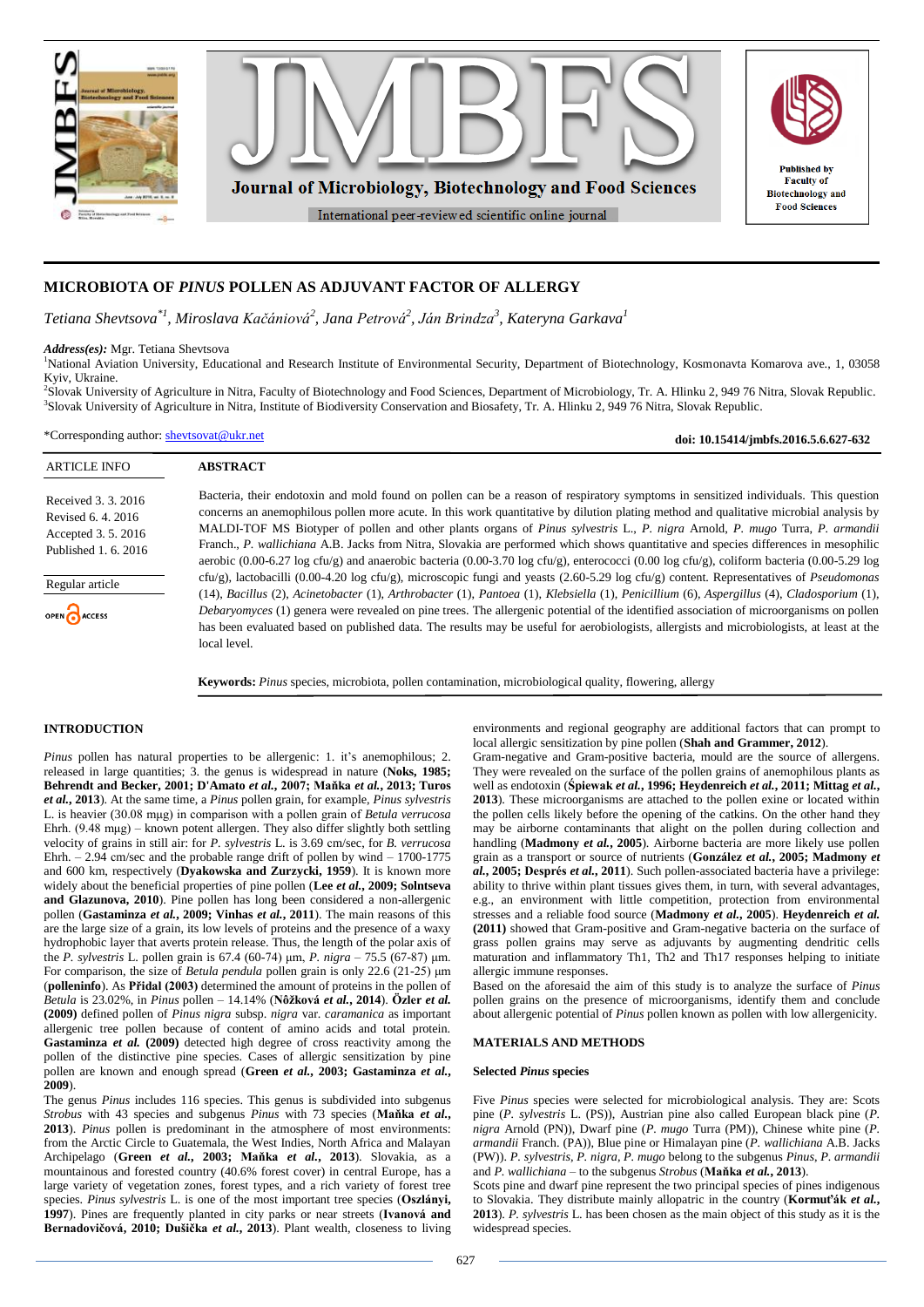All trees are growing in the same natural conditions at the Botanical garden of the Slovak Agricultural University in Nitra.

# **Plant and pollen materials description**

Unopened male cones were collected before they were ready to shed pollen aseptically in April-May 2015. Then they were dried at room temperature overnight. Pollen was collected the next day, keeping sterile conditions. Samples were placed in a cooler and conserved for a few days until analysis at +4°C. Since some *Pinus* species flowered with a difference of one month, the microbiological analysis of pollen samples was carried out when the plant material was collected.

Samples of the other organs of *Pinus sylvestris* L. trees were collected for a more detailed analysis. They are: male cones before, during and after flowering, young and mature female cones, needles. Also male cones during and after flowering were prepared for the other *Pinus* species. Altogether thirteen pine samples were collected.

All the trees are without visible damage.

# **Air samples**

Air samples around the trees were studied for comparison the qualitative composition of the microbiota of trees and air. Air is not a medium in which microorganisms can develop, but has a carrier particulate matter, dust and droplet which can be weighed down with microbes (**Latha and Mohan, 2013**). "Kochtype" sedimentation method was used for sampling the air (**Tóth** *et al.***, 2013**). Open Petri dishes with meat peptone agar medium (Imuna, Slovak Republic) and malt extract agar base (Biomark Laboratories, India) were placed under the studied tree's crown and exposed for 10 and 15 minutes. Air sampling was performed three times on different days. Altogether fourteen air samples were investigated.

# **Quantitative microbial analysis**

One gram of each sample of pollen were diluted in 99 mL of sterile saline solution and mixed for 30 min by vigorous shaking in Rotamax 120 Orbital shaker (Heidolph, Germany) (175 rpm) at room temperature. Ten-fold serial dilutions of suspension were made up to  $10<sup>-3</sup>$ . The serial dilutions were inoculated on appropriate nutrient media. In whole every sample was cultivated on Petri dishes quadruplicate on six kinds of nutrient media. The formed colonies on the plates were counted and expressed as log colony forming units/g (log cfu/g).

Total mesophilic aerobic and anaerobic microbiota was determined by spreading 1 mL from the appropriate dilution into sterile Petri dishes to which meat peptone agar (Imuna, Slovak Republic) was poured. Plates were incubated aerobically at 25°C and counted after 48-72 h.

Total *Enterococcus* was determined in the same way but only Slanetz-Bartley medium was used (HiMedia, India). Plates were incubated at 37°C for 48 h.

Total coliforms: A 1 mL aliquot of the appropriate dilution were transferred into Petri plates and poured with violet red bile with lactose agar (Pronadisa, Spain). Plates were incubated at 37°C and colonies were counted after 24 h.

Lactobacilli were determined by spreading of 1 mL from the appropriate dilutions on МRS Agar Modified (HiMedia, India) and incubated at 37 °C for 48- 72 h.

Total microscopic fungi and yeasts were determined by spreading 0.1 mL from appropriate dilutions on Sabouraud medium (Biomark Laboratories, India). Plates were incubated at 28°C and counted after 7 days.

#### **Qualitative microbial analysis**

Qualitative microbial analysis of plant materials was performed using MALDI-TOF Mass Spectrometry (Bruker Daltonics, Germany). MALDI-TOF MS is a rapid, reliable diagnostic tool for the identification of most microorganisms (Barberis et al. 2014). For identification, the Biotyper software compares the sample spectrum to its database of spectra generated using characterized isolates (DeMarco and Burnham 2014). After counting of the colonies best of them were selected for the identification. All isolates were pick out from the Petri dishes and transferred into 300 μL of distilled water in Eppendorf tubes. Then 900 μL of ethanol was added and the tubes were centrifuged for 2 minutes at 14,000 npm. The supernatant was carefully pipetted off and discarded. The same spin was repeated on the pellet. All remaining ethanol was removed, and the pellet was allowed to dry. Ten microliters of 70% formic acid was mixed with the pellet by pipetting and vortexing. Then 10 μL of acetonitrile was added. Tubes were centrifuged for 2 minutes at 14,000 npm and 1 μL of the supernatant was applied to the MALDI target. Once dry, every spot was overlaid with 1 μL of HCCA matrix and left to dry at room temperature before analysis. Spectra were generated and MALDI-TOF analyzed on the Microflex LT (Bruker Daltonics) instrument using Flex Control 3.4 software and Biotyper Realtime Classification 3.1 with BC specific software. Criteria for successful identification as proposed by the manufacturer were a confidence score of  $\geq 2.0$  for species level and  $\geq 1.7$ for genus level (**DeMarco and Burnham, 2014**).

# **Statistical analysis**

Results were evaluated by standard techniques using MS Excel and Statistica 10. Mann-Whitney U-test was used for pairwise comparisons of the data.

# **RESULTS**

Microbial content of *Pinus* trees samples is presented in Tables 1 and 2.

**Table 1** Microbial enumeration of *Pinus* trees samples collected in Nitra, Slovak republic in 2015, log cfu/g

|                                                                          | <b>Group of microorganisms</b> |                         |  |  |
|--------------------------------------------------------------------------|--------------------------------|-------------------------|--|--|
| <b>Plant</b> part                                                        | <b>Total mesophilic</b>        | <b>Total mesophilic</b> |  |  |
|                                                                          | aerobic counts                 | anaerobic counts        |  |  |
| Male cones PS BF <sup>a</sup>                                            | 2.70                           | 0.00                    |  |  |
| Male cones PS DF                                                         | 3.85                           | 0.00                    |  |  |
| Male cones PN DF                                                         | 6.02                           | 0.00                    |  |  |
| Male cones PM DF                                                         | 5.16                           | 2.30                    |  |  |
| Male cones PS AF                                                         | 3.48                           | 0.00                    |  |  |
| Needles PS AF                                                            | 3.00                           | 0.00                    |  |  |
| Female cones mature PS DF                                                | 0.00                           | 3.00                    |  |  |
| Female cones young PS AF                                                 | 0.00                           | 0.00                    |  |  |
| Pollen PS                                                                | 5.66                           | 0.00                    |  |  |
| Pollen PN                                                                | 6.27                           | 3.70                    |  |  |
| Pollen PM                                                                | 4.23                           | 0.00                    |  |  |
| Pollen PA                                                                | 5.57                           | 2.00                    |  |  |
| Pollen PW                                                                | 6.02                           | 0.00                    |  |  |
|                                                                          | <b>Enterococcus</b>            | <b>Total coliforms</b>  |  |  |
|                                                                          | counts                         |                         |  |  |
| Male cones PS BF                                                         | 0.00                           | 2.00                    |  |  |
| Male cones PS DF                                                         | 0.00                           | 2.00                    |  |  |
| Male cones PN DF                                                         | 0.00                           | 2.60                    |  |  |
| Male cones PM DF                                                         | 0.00                           | 2.70                    |  |  |
| Male cones PS AF                                                         | 0.00                           | 2.00                    |  |  |
| Needles PS AF                                                            | 0.00                           | 0.00                    |  |  |
| Female cones mature PS DF                                                | 0.00                           | 0.00                    |  |  |
| Female cones young PS AF                                                 | 0.00                           | 0.00                    |  |  |
| Pollen PS                                                                | 0.00                           | 0.00                    |  |  |
| Pollen PN                                                                | 0.00                           | 5.29                    |  |  |
| Pollen PM                                                                | 0.00                           | 5.17                    |  |  |
| Pollen PA                                                                | 0.00                           | 3.48                    |  |  |
| Pollen PW                                                                | 0.00                           | 5.01                    |  |  |
|                                                                          | <b>Total lactobacilli</b>      | Microscopic fungi       |  |  |
|                                                                          | counts                         | and yeast               |  |  |
| Male cones PS BF                                                         | 4.08                           | 4.54                    |  |  |
| Male cones PS DF                                                         | 3.30                           | 4.63                    |  |  |
| Male cones PN DF                                                         | 0.00                           | 4.63                    |  |  |
| Male cones PM DF                                                         | 3.60                           | 4.99                    |  |  |
| Male cones PS AF                                                         | 3.48                           | 4.18                    |  |  |
| Needles PS AF                                                            | 3.30                           | 2.60                    |  |  |
| Female cones mature PS DF                                                | 3.85                           | 3.95                    |  |  |
| Female cones young PS AF                                                 | 4.20                           | 3.00                    |  |  |
| Pollen PS                                                                | 3.90                           | 4.32                    |  |  |
| Pollen PN                                                                | 0.00                           | 3.69                    |  |  |
| Pollen PM                                                                | 3.00                           | 4.79                    |  |  |
| Pollen PA                                                                | 0.00                           | 5.03                    |  |  |
| Pollen PW                                                                | 3.48                           | 5.29                    |  |  |
| during floweri<br>$DE$ hoforo flowering: $DE$<br>ofter floriaring<br>A L |                                |                         |  |  |

BF – before flowering; DF – during flowering; AF – after flowering

As can be seen from Table 1 the total content of mesophilic aerobic bacteria of the investigated samples is 0.00 (young and mature female cones of *P. sylvestris*) – 6.27 (pollen of *P. nigra*) log cfu/g. A higher level of the presence of aerobic bacteria on pollen and male cones compared with female cones and needles clearly expressed. Within this group of microorganisms *Pseudomonas asplenii, P. chlororaphis, P. corrugate, P. koreensis, P. orientalis, P. tolaasii, P. rhodesiae, P. fluorescens, P. libanensis, P. veronii, P. extremorientalis, P. trivialis, P. synxantha, P. grimontii, Bacillus flexus, B. licheniformis, Acinetobacter lwoffii*, *Arthrobacter* sp. were identified using MALDI-TOF (see Table 2). All these bacteria were determined only on pollen grains.

The level of contamination by mesophilic anaerobic bacteria in comparison with the aerobic bacteria is much lower: 0.00 (all samples, except male cones of *P. mugo*, mature female cones of *P. sylvestris*, pollen of *P. armandii*) – 3.70 (pollen of *P. nigra*) log cfu/g. Samples of *P. nigra* and also *P. armandii* are the most contaminated by mesophilic bacteria among all the samples of pollen. In this group of microorganisms was not possible to identify bacteria using MALDI-TOF on a reliable level.

Enterococci were not detected on investigated *Pinus* samples. It's a good result from the sanitary point of view.

Unfortunately, total coliforms were found out on samples at the level from 0.00 (young and mature female cones, needles and pollen of *P. sylvestris*) to enough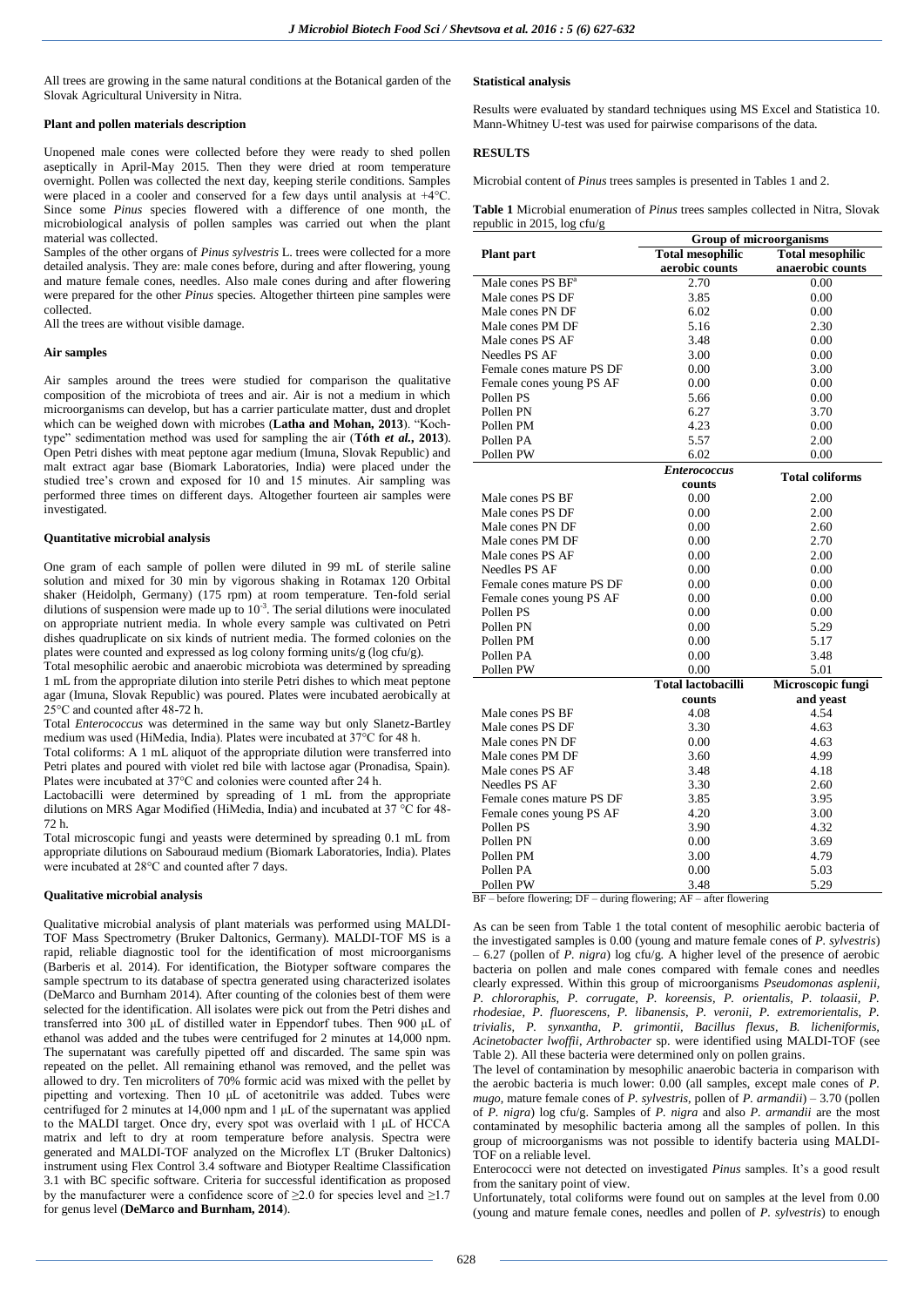high – 5.29 (pollen of *P. nigra*) log cfu/g. Pollen is more contaminated by coliforms than male cones. *Pantoea agglomerans* was identified using MALDI-TOF within this group of microorganisms. This is the most common species on investigated *Pinus* samples. It was revealed on all pollen samples and male cones. Also *Klebsiella pneumonia* was identified on male cones of *P. sylvestris* before and during flowering*.*

The amount of lactobacilli varies from 0.00 (male cones of *P. nigra*, pollen of *P. nigra* and *P. armandii*) to 4.20 (young female cones of *P. sylvestris*) log cfu/g. In general, lactobacilli are much observed on other parts of the tree rather than on pollen. During the analysis it was found that this group of microorganisms to identify the hardest. It was possible to identify only unusual to this group of microorganisms.

Colonies of microscopic fungi and yeasts are most numerical. They were detected in all the samples, without exception. The fewest of microscopic fungi and yeasts were defined on the needles of *P. sylvestris* (2.60 log cfu/g), the greatest number – on the pollen *P. wallichiana* (5.29 log cfu/g). During flowering the level of microscopic fungi and yeasts is higher on parts of the tree involved in flowering, meaning male cones and pollen. A number of yeast colonies in comparison with the colonies of microscopic fungi is more numerical. Representatives of the genera *Penicillium, Aspergillus, Alternaria, Cladosporium, Rhodotorula* and unidentified genus *Mycelium sterillium* without creation fruiting bodies were determined microscopically. Then presence of *Penicillium chrysogenum, P. digitatum, P. italicum, P. roqueforti, P. expansum, P. commune, Cladosporium herbarum, Aspergillus oryzae, A. flavus, A. versicolor, A. parasiticus,* among yeast *– Debaryomyces hansenii* was confirmed by MALDI-TOF. Also, the presence of such yeasts like *Candida sorbosa, C. guilliermondii, C. dubliniensis, Lodderomyces elongisporus* have been revealed, but at the level of less than 1.7.

| <b>Table 2</b> The microbial species composition isolated from the parts of <i>Pinus</i> trees |  |  |
|------------------------------------------------------------------------------------------------|--|--|
|------------------------------------------------------------------------------------------------|--|--|

| N <sub>2</sub> | Identified microorganism    | Part of Pinus trees                                                                                                                    |  |
|----------------|-----------------------------|----------------------------------------------------------------------------------------------------------------------------------------|--|
| $\mathbf{1}$   | Pseudomonas asplenii        | Pollen PS                                                                                                                              |  |
| $\mathfrak{2}$ | Pseudomonas chlororaphis    | Pollen PS                                                                                                                              |  |
| 3              | Pseudomonas corrugata       | Pollen PS                                                                                                                              |  |
| 4              | Pseudomonas koreensis       | Pollen PS                                                                                                                              |  |
| 5              | Pseudomonas orientalis      | Pollen PN                                                                                                                              |  |
| 6              | Pseudomonas tolaasii        | Pollen PN, PS                                                                                                                          |  |
| 7              | Pseudomonas rhodesiae       | Pollen PN                                                                                                                              |  |
| 8              | Pseudomonas fluorescens     | Pollen PN                                                                                                                              |  |
| 9              | Pseudomonas libanensis      | Pollen PN                                                                                                                              |  |
| 10             | Pseudomonas veronii         | Pollen PN                                                                                                                              |  |
| 11             | Pseudomonas                 | Pollen PN                                                                                                                              |  |
|                | extremorientalis            |                                                                                                                                        |  |
| 12             | Pseudomonas trivialis       | Pollen PN                                                                                                                              |  |
| 13             | Pseudomonas synxantha       | Pollen PN                                                                                                                              |  |
| 14             | Pseudomonas grimontii       | Pollen PN                                                                                                                              |  |
| 15             | <b>Bacillus</b> flexus      | Pollen PW                                                                                                                              |  |
| 16             | Bacillus licheniformis      | Pollen PS, PM, PW                                                                                                                      |  |
| 17             | Acinetobacter lwoffii       | Pollen PM, PS, PA                                                                                                                      |  |
| 18             | Arthrobacter sp.            | Pollen PA                                                                                                                              |  |
| 19             | Pantoea agglomerans         | Pollen PS, PM, PW, PA, PN, male cones                                                                                                  |  |
|                |                             | PS, PM, PN DF, male cones PS AF                                                                                                        |  |
| 20             | Klebsiella pneumonia        | Male cones PS BF and DF                                                                                                                |  |
| 21             | Penicillium chrysogenum     | Pollen PS, PM                                                                                                                          |  |
| 22             | Penicillium digitatum       | Pollen PS, PM, PA                                                                                                                      |  |
| 23             | Penicillium italicum        | Pollen PS, PM                                                                                                                          |  |
| 24             | Penicillium roqueforti      | Pollen PM, PA, PS                                                                                                                      |  |
| 25             | Penicillium expansum        | Pollen PA, PS                                                                                                                          |  |
| 26             | Penicillium commune         | Pollen PA                                                                                                                              |  |
| 27             | Cladosporium herbarum       | Pollen PS, PN, PM, PA, PW                                                                                                              |  |
| 28             | Aspergillus oryzae          | Pollen PA, PN, PW, PS                                                                                                                  |  |
| 29             | Aspergillus flavus          | Pollen PN, PW, PA, PS                                                                                                                  |  |
| 30             | Aspergillus versicolor      | Pollen PS                                                                                                                              |  |
| 31             | Aspergillus parasiticus     | Pollen PS, PN, PA                                                                                                                      |  |
|                | 32<br>Debaryomyces hansenii | Pollen PS, PN, PM, PA, PW, male cones                                                                                                  |  |
|                |                             | PS DF, AF, mature female cones PS<br>$\overline{DE}$ before flamening $\overline{DE}$ during flamening $\overline{AE}$ often flamening |  |

before flowering; DF – during flowering; AF – after flowering

As shown the microbiological and statistical analysis, samples of pine pollen are more contaminated by microorganisms than other parts of trees (see Table 2). There are no significant differences between the number of microorganism colonies of pollen and male cones during flowering period after paired comparison (see Figure 1). However, there was found a strong tendency to the predominance of anaerobic bacteria in the pollen, in comparison with the cones at the stage of flowering  $(p=0.07)$ . It is also proved that the number of fungi and yeasts colonies on the male cones after flowering less than on pollen (U=4,  $p=0.015$ ).



**Figure 1** Comparison of the number of colonies of microorganisms groups on pollen and male cones of *Pinus* during and after flowering using Mann-Whitney U-test

Pollen of *P. sylvestris* has the most diverse composition of the microbiota. Of the 32 identified microorganisms 20 species of them belong to *P. sylvestris* samples, 15 to *P. nigra*, whereas 11 to *P. armandii*, 8 to *P. mugo*, only 6 to *P. wallichiana*. *Pantoea agglomerans, Debaryomyces hansenii* and *Cladosporium herbarum* are microorganisms the most commonly found on *Pinus* samples.

*Bacillus licheniformis, Pantoea agglomerans, Penicillium commune, P. verrucosum, P. roqueforti, P. italicum, P. digitatum, P. expansum, P. lanosum, P. corylophilum, Mucor ramosissimus, M. circinelloides, Chaetomium funicola, Rhizopus stolonifer, Absidia coerulea, Alternaria alternata, Aureobasidium pullulans, Paecilomyces lilacinus, Cladosporium sp.,* unidentified genus *Mycelium sterillium* without creation fruiting bodies were found in the air samples around the pines at the Botanical garden. The composition of the microbiota of the air is quite diverse. According to data of the aerobiological station of Nitra region of the Slovak Republic concentrations of fungal spores were at level "very high" in the days of sampling the air (more than 150 particles per 1 m<sup>3</sup> of air). During the flowering season of *Pinus* only daily concentration of *Cladosporium* spores were at significant level in the Nitra region (values of average weekly concentrations of spores per  $1 \text{ m}^3$  of air were in the range 27-141). The *Cladosporium* spores generally exceed all other airborne biologic particles in outdoor air (**Ozdemir, 2015**). Concentration levels of *Alternaria* (1- 8/m<sup>3</sup>), *Epicoccum* (0-3/m<sup>3</sup>), *Stemphylium* (1-3/m<sup>3</sup>), *Helminthosporium* (0/m<sup>3</sup>) spores in the air of Nitra region were low or very low. Allergic relevant concentrations of *Pinus* pollen in the air was not observed (**www.alergia.sk**).

# **DISCUSSION**

Thus, it has been detected and partially identified representatives of mesophilic aerobic and anaerobic bacteria, lactobacilli, coliform bacteria, microscopic fungi and yeasts on samples of pollen, male and female cones, needles of five representatives of *Pinus* species, that grow at the Botanical garden in Nitra, Slovakia. Microscopic fungi and yeasts are the largest group of microorganisms for the *Pinus* trees (mean=4.28 log cfu/g) and aerobic bacteria (4.00 log cfu/g), the least – anaerobes  $(0.85 \log ctu/g)$ . Young female cones are the least contaminated by microorganisms among all investigated parts of the tree (identified only representatives of lactobacilli, microscopic fungi and yeast). It is quite logical: young female cones are just beginning to take shape after pollination. There are enough nutrients on other organs of the tree for the bacteria. The presence of microscopic fungi and spores can be explained by the fact that fungi are the most common organisms in nature (**Latha and Mohan, 2013**). Moreover, pollen is better partner in the air for the airborne microorganisms (**Després** *et al.***, 2012; Sapiňa** *et al.***, 2013**). Mature last year's female cones and needles are also less attractive to microorganisms in comparison with pollen and male cones. Representatives of only three groups of microorganisms from the six examined were identified on it. Perhaps, this is because of the flowering period. Pollen abundantly releases, pour out on all parts of the plant, it is in the air and bacteria cannot not dealing with it.

There are differences among *Pinus* species in the quantitative composition of the microbiota of the male cones in the flowering period. These differences are most appreciable in quantitative composition of aerobes, anaerobes and lactobacilli. There are also species differences in the level of pollen microbial contamination. Pollen of *P. sylvestris* contaminated least by all groups of microorganisms (on average 2.78 log cfu/g). Pollen of *P. wallichiana* contaminated most (3.96 log cfu/g). The result is interesting because although pollen of *P. sylvestris* less contaminated quantitatively, the qualitative composition of it microbiota is most diverse. In the case of *P. wallichiana* pollen the result is opposite (see Table 2).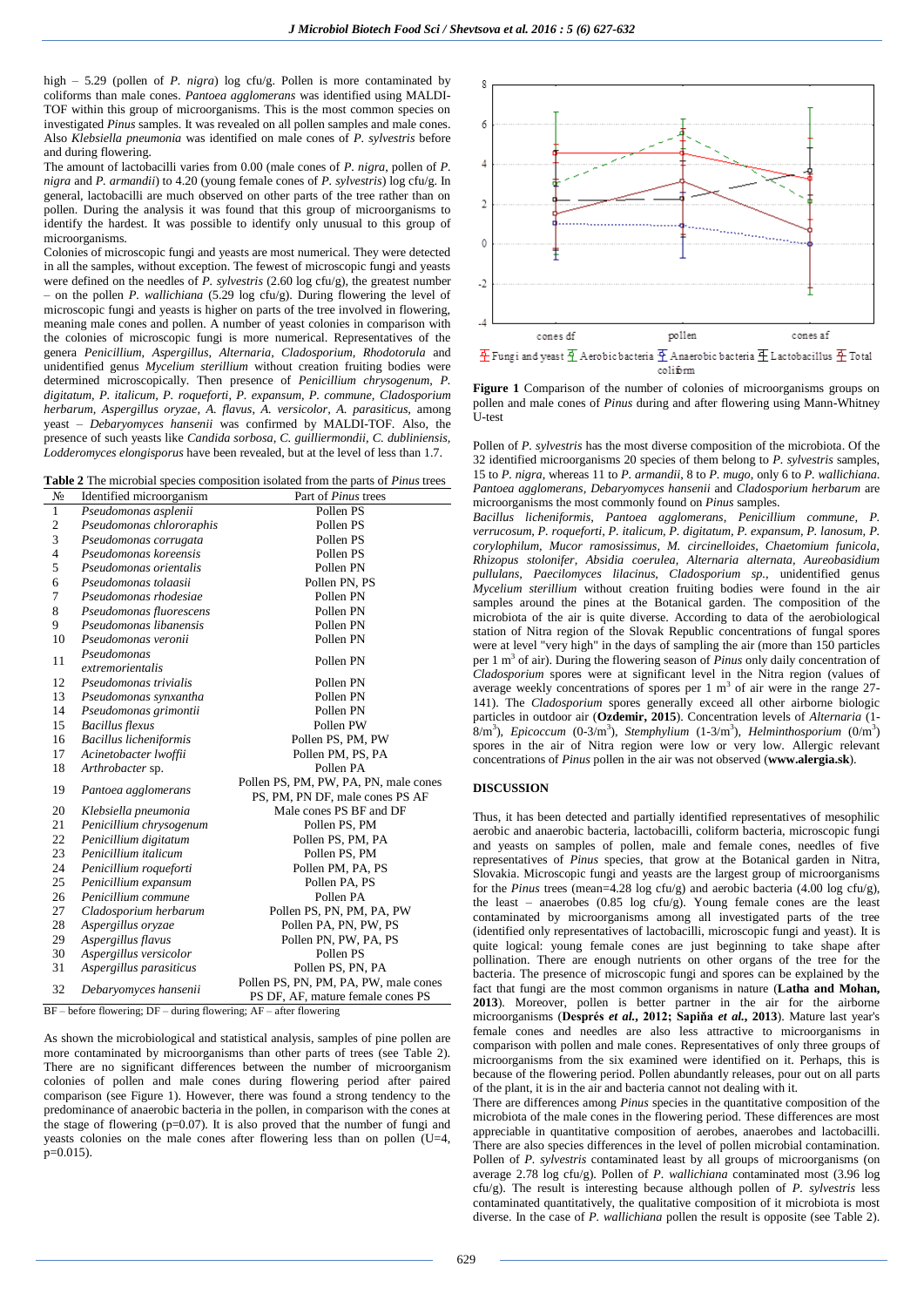The level of contamination by all groups of microorganisms of *P. nigra* pollen is 3.79 log cfu/g, *P. mugo* – 3.44 log cfu/g*, P. armandii* – 3.22 log cfu/g. It was found the absence of representatives of microorganisms, at least, for two groups for all species of pollen.

With regard to the microbiota of *P. sylvestris* – species, for which the microbiological composition was done the most complete, quantitatively differences were revealed between the trees organs of this species. Thus, male cones most contaminated by coliform bacteria, fungi and yeast at different stages concerning the period of flowering, pollen – by aerobic bacteria, mature female cones – by anaerobic bacteria, young – by lactobacilli.

Quantitative microbiological analysis of *Pinus* trees and air samples near the trees showed that microscopic fungi, yeast, aerobic bacteria are the most widespread microorganisms during the flowering period of this genus. Their colonies are most often on the pollen and the male cones in the flowering period. And after this period there is a tendency to reduce them on the male cones. This indicates that the reason for the presence of microorganisms is pollen. Since pollen samples were investigated before their release into the environment, it is possible to assume that pollen contamination by these representatives occurs before the mass flowering. **Madmony** *et al.* **(2005)** also consider that different fungi and bacteria are located inside the pollen cells probably before the opening of the catkins. Likely the pollen contamination is caused by airborne microbiota encountered during pollen collection and handling. Content of air microbiota may be the proof. With regard to species differences in composition of the microbiota of pollen, the clear tendency for representatives of taxonomically related species subgenus *Pinus* and subgenus *Strobus* have not been identified. The representatives of these subgenera flowered with a difference of one month. Weather conditions were optimal. **Maňka** *et al.* **(2013)** presented results that show closeness of the pollen viability characteristics in taxonomically related species of pines growing on the same territory and shedding their pollen in the same period of time as compared with the comparing characteristics of pollen in taxonomically distant species shedding their pollen in different periods of the flowering time.

Based on the analysis of the quantitative composition of the microbiota of *Pinus*  representatives can assume about an allergenic potential of pollen. Based on the analysis of qualitative composition the assumptions will be more thorough.

In general, 32 species of microorganisms belonging to the aerobic and coliform bacteria, fungi and yeasts were identified with MALDI-TOF. Their number is maybe even more diverse, but to confirm this on confidence level was not possible. Representatives of *Pseudomonas* (14 species)*, Penicillium* (6 species) and *Aspergillus* (4 species) appeared the most various. In recent years, *Pseudomonas* strains have been studied with increasing interest due to their importance in medical, food and environmental microbiology and phytopathology (**Baїda** *et al.***, 2002**). Genus *Pseudomonas* has environmental interest. Plant growth promoters, plant pathogens and xenobiotic degraders are among them. It is also one of the most important and best-studied bacterial taxa in soil (**Ivanova** *et al.***, 2002; Bultreys** *et al.***, 2003; Garbeva** *et al.***, 2004; Moore**  *et al.***, 2006**). Really, 9 from 14 representatives of *Pseudomonas* genus can be found in the soil (**Brodey** *et al.***, 1991; Bodelier and Laanbroek, 1997; Behrendt** *et al.***, 2003; Kwon** *et al.***, 2003; Haas and Keel, 2003**), other five were isolated from the aquatic ecosystems (**Elomari** *et al.***, 1996; Dabboussi** *et al.***, 1999; Baïda** *et al.***, 2002; Ivanova** *et al.***, 2002**). *Pseudomonas*, as different epiphytes, may influence plant productivity negatively, e.g., through induction of frost injury, or positively, e.g., by production of phytohormones that improve development. Phytopathogenic *Pseudomonas* species are distributed worldwide, causing diseases of most major groups of higher plants. They generally can be found only on diseased plants, in which they appear as relatively homogeneous populations when the pathological lesions are young (**Moore** *et al.***, 2006**).

From the natural airborne allergens, pollen of grass and trees are the most important outdoor allergenic sources. Other important allergenic sources are airborne mould (**Benndorf** *et al.***, 2008**). The genera of molds causing allergy and allergy-related problems most often are *Alternaria alternata, Cladosporium herbarium, Aspergillus fumigates* and *Penicillium* (**Ozdemir, 2015**). *Penicillium* species are among the most common fungi present in the environment. Observably, *Penicillium* is one of the most abundant fungal floras with the intention that there are  $10^6 - 10^8$  spores in one gram of normal soil and  $10^4$  spores in one milliliter of unpolluted groundwater. They are usually considered nonpathogenic to humans. *Penicillium* species can cause opportunistic infections (**Oshikata** *et al.***, 2013**). *Aspergillus* infections have grown in importance in the recent years (**Hedayati** *et al.***, 2007**). Several species of *Aspergillus* have been shown to be allergenic, including *A. fumigatus, A. niger, A. flavus* and *A. oryzae. A. oryzae* and *A. flavus* are the two species are so closely related. *A. flavus* is the second leading cause of invasive aspergillosis and it is the most common cause of superficial infection (**Hedayati** *et al.***, 2007**). Aflatoxins, produced predominantly by fungi such as *A. flavus* and *A. parasiticus*, are among the most potent natural carcinogens known (**Yu** *et al.***, 2003**). In humans there is cross-reactivity to *Aspergillus* and *Penicillium*: most sera from patients with precipitins against *Penicillium* have precipitins against *Aspergillus* (**Oshikata** *et al.***, 2013**).

Also interesting representatives of the microbiota of anemophilous pine pollen is *Pantoea agglomerans*, *Pseudomonas libanensis, P. veronii, P. extremorientalis, P. grimontii* (**Špiewak** *et al.***, 1996; Baïda** *et al.***, 2002; Leclerc, 2003; Nam** *et*  *al.***, 2003; Egamberdieva, 2011**). *P. agglomerans* (formerly *Enterobacter agglomerans*) is phytopathogen causing human disease. **Špiewak** *et al.* **(1996)** showed that *P. agglomerans* is present on pollen grains as well as endotoxin – the bacterial product having strong immunomodulating properties. From the literature it is known that the abovementioned *Pseudomonas* were isolated from natural springs in Lebanon, Russia, France. *Pseudomonas extremorientalis*, *P. chlororaphis* and *P. veronii* have the ability to survive in ecologically stressed conditions, such as saline soils, contaminated soils with simple aromatic organic compounds (**Nam** *et al.***, 2003; Egamberdieva, 2011**).

We classified representatives of identified microorganisms as to their pathogenic properties based on published data. Thus, eight microorganisms belong to phytopathogens (*Pseudomonas asplenii, P. corrugata, P. tolaasii, P. digitatum, P. italicum, P. expansum, C. herbarum, P. agglomerans*), 4 species to human pathogen (*P. fluorescens, K. pneumonia, P. chrysogenum, P. commune*), with possible pathogenic properties 6 microorganisms (*P. trivialis, A. lwoffii, A. oryzae, A. flavus, A. versicolor, A. parasiticus*), not pathogen – 5 (*P. chlororaphis, B. licheniformis, Arthrobacter* sp., *P. roqueforti, D. hansenii*), unknown pathogenicity – 9 representatives of identified species (*P. orientalis, P. koreensis, P. rhodesiae, P. libanensis, P. veronii, P. extremorientalis, P. synxantha, P. grimontii, B. flexus,*). So, according to literature data, 56% of the identified microorganisms in samples of *Pinus* representatives have pathogenic nature, 16% – not pathogenic and 28% – unknown. According to the «List of airborne pathogens, including allergenic, toxigenic, and suspected respiratory and non-respiratory pathogens» eight identified microorganisms (*K. pneumonia, Acinetobacter, P. chrysogenum, P. commune, P. expansum, A. flavus, A. versicolor, C. herbarum*) correspond to the list (**Breitenbach and Simon-Nobbe, 2002; Schwab** *et al.***, 2004; Fomicheva** *et al.***, 2006; Hedayati** *et al.***, 2007; Debarry** *et al.***, 2010**). Cases of allergic sensitization are known also for *A. oryzae* and *D. hansenii* (**Barbesgaard** *et al.***, 1992; Yamamoto** *et al.***, 2002**). Frequency of occurrence of allergenic species on pollen of *P. sylvestris* is 9 from 10, *P. armandii* – 8 from 10, *P. nigra*, *P. mugo* and *P. wallichiana* – 5 from 10. That is, theoretically, all the investigated pollen samples of *Pinus* carry allergenic stimuli on themselves.

Also among the identified microorganisms are those that have useful properties. For example, *Pseudomonas chlororaphis* (acting against various fungal plant pathogens by creating phenazine), *Pseudomonas synxantha* – a fluorescent rhizosphere bacterium with nematicidal properties, *Bacillus licheniformis,* that demonstrates antifungal activity by producing an antibiotic that acts against fungi, *Penicillium roqueforti* are used to produce compounds that can be employed as antibiotics, flavours and fragrances (**Wechter** *et al.***, 2002; Rij** *et al.***, 2004; Pringle, 2005; Ropars** *et al.***, 2012**). Among «bad» microorganisms there are representatives also with useful properties. For example, *Aspergillus versicolor* is very effective at removing lead ions, *Aspergillus oryzae* is used in rice saccharification for sake brewing (**Kitamoto, 2002; Fomicheva** *et al.***, 2006**). On the basis of microbiological analysis, and analysis of literature data, making a conclusion about the potential allergenicity of *Pinus* pollen it can be assumed that pollen of *P. sylvestris* would most allergenic. Most of microorganisms were identified on these samples (20 of 32), the frequency of occurrence of allergenic species is maximal – 9 out of 10, but in general, the pollen of *P. sylvestris* least contaminated by microorganisms (2.78 log cfu/g), the third highest level of contamination by aerobic bacteria (5.66 log cfu/g), and the fourth – of contamination by fungi and yeasts (4.32 log cfu/g). The percentage of occurrence of allergenic species of microorganisms among identified should be consider as more important factor. It is 45% for *P. sylvestris* pollen. According to the same criteria pollen of *P. nigra* possess the minimum allergenic potential – 33.3%. This pollen sample is characterized by a variety of the presence of *Pseudomonas. P. mugo* (62.5%) and *P. armandii* (72.7%) have the average potential of allergenicity. Pollen of *P. wallichiana* has a minimum number of the identified microorganisms – only 6 out of 32, but it is more contaminated with microorganisms (3.96 log cfu/g), has the maximum values of the presence of fungi and yeast (5.29 log cfu/g), a second indicator of contamination by aerobic bacteria (6.02 log cfu/g), and 83% of the identified species of microorganisms among the presented on the pollen grains of *P. wallichiana* have the allergenic properties.

As a conclusion, available microbiota on pine pollen or associated with pines can be an addition factor of allergic sensibilization of sensitive persons. The gained results may be useful for aerobiologists, allergists and microbiologists, at least at the local level.

# **CONCLUSION**

Microbiota of anemophilous *Pinus* pollen has been analyzed to evaluate it allergenic potential. Microbiota of other plant organs of *Pinus* trees has been examined to compare it with pollen. The content of revealed microbiota is multifarious: absence of representatives of *Enterococcus*, minimum mesophilic anaerobic bacteria and maximum microscopic fungi, yeast and mesophilic aerobic bacteria. Among them *Pseudomonas, Penicillium* and *Aspergillus* are most widespread on pine pollen grains. Among 32 identified microorganisms 56% of them have pathogenic nature and 16% – not pathogenic. All the investigated *Pinus* pollen contact with potentially allergenic species of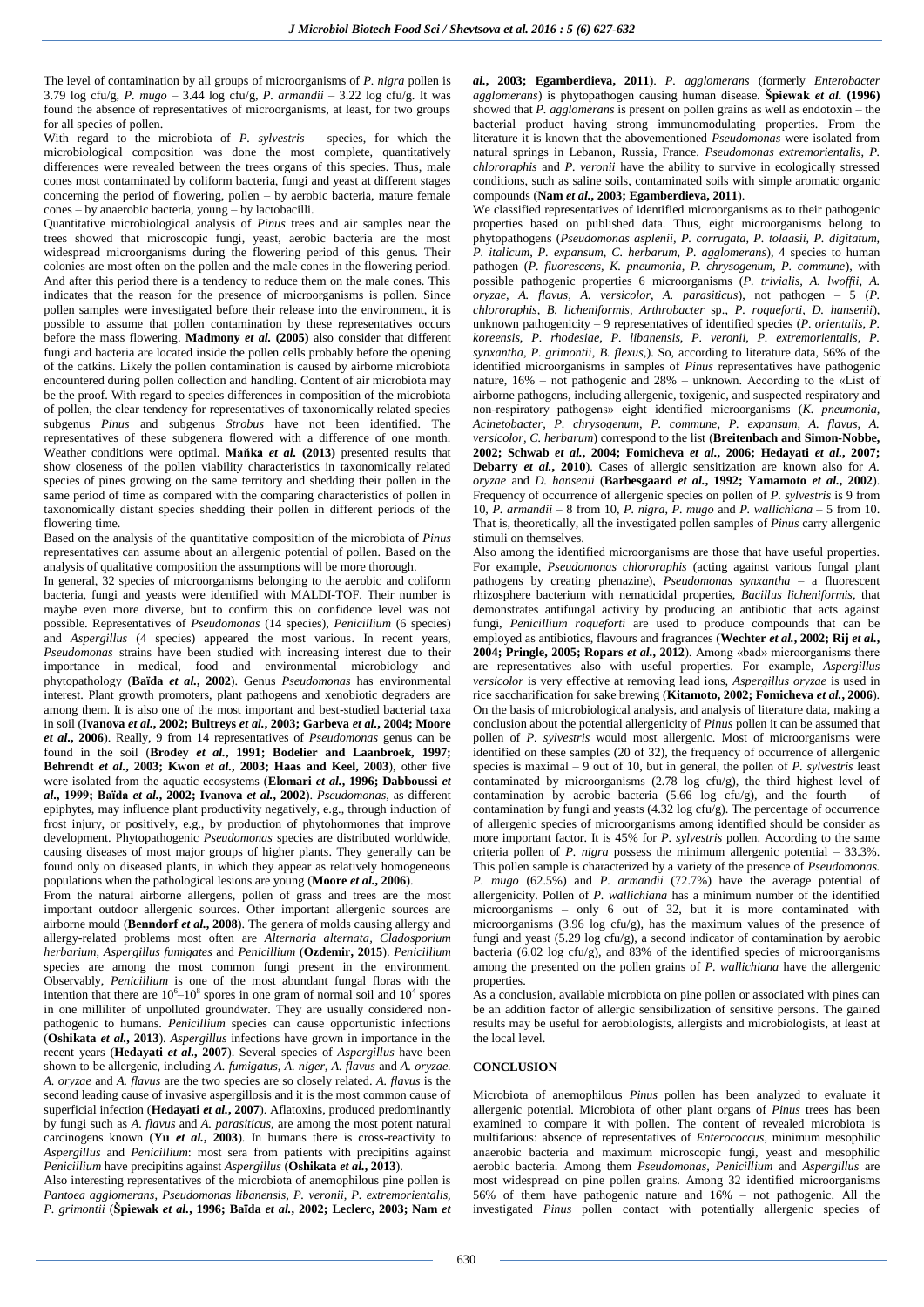microorganisms, *P. wallichiana* mostly, *P. nigra* least of all. Based on literature data airborne *Pinus* pollen can be a contributing factor in development of respiratory allergy. For the development of the allergenic properties of pine pollen for sensitive person match a range of other environmental factors is necessary. For example, the mass distribution of the species, weather conditions, the negative impact of anthropogenic factors, etc.

**Acknowledgments:** Co-author T. Shevtsova is grateful to National Scholarship Programme of the Slovak Republic for providing a scholarship for the research internship, during which she received the results and knowledge presented in this paper. T. Shevtsova is also very grateful to Ing. J. Kačinová, PhD. for help in fungi identification. This work has been supported by the Excellence Center for Agrobiodiversity Conservation and Benefit (ECACB) project implemented under the Operational Programme Research and Development financed by European Fund for Regional Development, ITMS 26220120015.

### **REFERENCES**

Alergia.sk. (2015). www.alergia.sk.

Baïda, N., Yazourh, A., Singer, E., Izard, D. (2002). *Pseudomonas grimontii* sp. nov. *Int J Syst Evol Microbiol.*, *52*, 1497–1503. DOI: <http://dx.doi.org/10.1099/00207713-52-5-1497>

Barberis, C., Almuzara, M., Join-Lambert, O., Ramírez, M. S., Famiglietti, A., Vay, C. (2014). Comparison of the Bruker MALDI-TOF Mass Spectrometry system and conventional phenotypic methods for identification of Gram-Positive Rods. *PLoS ONE*, *9*(9): e106303. DOI: <http://dx.doi.org/10.1371/journal.pone.0106303>

Barbesgaard, P., Heldt-Hansen, H. P., Diderichsen, B. (1992). On the safety of *Aspergillus oryzae*: a review. *Applied Microbiology and Biotechnology*, *36*(5), 569–572. DOI: <http://dx.doi.org/10.1007/bf00183230>

Behrendt, U., Ulrich, A., Schumann, P. (2003). Fluorescent *pseudomonads* associated with the phyllosphere of grasses; *Pseudomonas trivialis* sp. nov., *Pseudomonas poae* sp. nov. and *Pseudomonas congelans* sp. nov. *Int J Syst Evol Microbiol*., *53*, 1461–1469. DOI: <http://dx.doi.org/10.1099/ijs.0.02567-0>

Behrendt, H., & Becker, W.-M. (2001). Localization, release and bioavailability of pollen allergens: the influence of environmental factors. *Current Opinion in Immunology*, *14*(1), 709–715. DOI: [http://dx.doi.org/10.1016/s0952-](http://dx.doi.org/10.1016/s0952-7915(01)00283-7) [7915\(01\)00283-7](http://dx.doi.org/10.1016/s0952-7915(01)00283-7)

Benndorf, D., Müller, A., Bock, K., Manuwald, O., Herbarth, O., von Bergen, M. (2008). Identification of spore allergens from the indoor mould *Aspergillus versicolor*. *Allergy*, *63*(4), 454–460. DOI: [http://dx.doi.org/10.1111/j.1398-](http://dx.doi.org/10.1111/j.1398-9995.2007.01603.x) [9995.2007.01603.x](http://dx.doi.org/10.1111/j.1398-9995.2007.01603.x)

Bodelier, P., Laanbroek, H. (1997). Oxygen uptake kinetics of *Pseudomonas chlororaphis* grown in glucose- or glutamate-limited continuous cultures.<br> *Research Microbiology*, 167(6), 392-395. DOI: *Research Microbiology*, *167*(6), 392–395. DOI: <http://dx.doi.org/10.1007/s002030050460>

Breitenbach, M., & Simon-Nobbe, B. (2002). The Allergens of *Cladosporium herbarum* and *Alternaria alternate.* Fungal Allergy and Pathogenicity. *Chem Immunol. Base. Karger*, *81*, 48–72. DOI: <http://dx.doi.org/10.1159/000058862>

Brodey, C.L., Rainey, P.B., Tester, M., Johnstone, K. (1991). Bacterial blotch disease of the cultivated mushroom is caused by an ion channel forming lipodepsipeptide toxin. Molecular Plant-Microbe Interactions, *4*, 407–411. DOI: <http://dx.doi.org/10.1094/MPMI-4-407>

Bultreys, A., Gheysen, I., Wathelet, B., Maraite, H., de Hoffmann, E. (2003). High-performance liquid chromatography analyses of pyoverdin siderophores differentiate among phytopathogenic fluorescent *Pseudomonas* species. *Applied and Environmental Microbiology*, *69*(2). DOI: <http://dx.doi.org/10.1128/AEM.69.2.1143-1153.2003>

Dabboussi, F., Hamze, M., Elomari, M., Verhille, S., Baida, N., Izard, D., Leclerc, H. (1999). *Pseudomonas libanensis* sp. nov., a new species isolated from Lebanese spring waters. *Int J Syst Bacteriol.*, *49*, 1091–1101. DOI: <http://dx.doi.org/10.1099/00207713-49-3-1091>

D'Amato, G., Cecchi, L., Bonini, S. Nunes, C., Annesi-Maesano, I., Behrendt, H., Liccardi, G., Popov, T., van Cauwenberge, P. (2007). Allergenic pollen and pollen allergy in Europe. Allergy, 62(9), 976–990. DOI: pollen allergy in Europe. *Allergy*, *62*(9), 976–990. DOI: <http://dx.doi.org/10.1111/j.1398-9995.2007.01393.x>

Debarry, J., Hanuszkiewicz, A., Stein, K., Holst, O., Heine, H. (2010). The allergy-protective properties of *Acinetobacter lwoffii* F78 are imparted by its lipopolysaccharide. *Allergy*, *65*(6), 690–697. DOI: <http://dx.doi.org/10.1111/j.1398-9995.2009.02253.x>

DeMarco, M. L., & Burnham, C.-A. D. (2014). Diafiltration MALDI-TOF Mass Spectrometry method for culture-independent detection and identification of pathogens directly from urine specimens. *Am J Clin Pathol.*, *141*(2), 204–212. DOI: <http://dx.doi.org/10.1309/AJCPQYW3B6JLKILC>

Després, V. R., Huffman, J. A., Burrows, S. M., Hoose, C., Safatov, A. S., Buryak, G., Fröhlich-Nowoisky, J., Elbert, W., Andreae, M. O., Pöschl, U., Jaenicke, R. (2012). Primary biological aerosol particles in the atmosphere: a review. *Tellus B*, *64*, 15598. DOI: <http://dx.doi.org/10.3402/tellusb.v64i0.15598>

Dušička, J., Mičieta, K., Brutovská, E., Samelova, A., Ščevkova, J., Zamečnikova, M., Terenova, A. (2013). Aeropalynological aspects in the detection of the quality of air in Bratislava. *Ekológia (Bratislava)*, *32*(1), 39–53. DOI: <http://dx.doi.org/10.2478/eko-2013-0004>

Dyakowska, J., & Zurzycki, J. (1959). Gravimetric studies on pollen. *Bull. l'Acad. Polon. Sci*., *1*(7), 11–17.

Egamberdieva, D. (2011). Survival of *Pseudomonas extremorientalis* TSAU20 and *P. chlororaphis* TSAU13 in the rhizosphere of common bean (*Phaseolus vulgaris*) under saline conditions. *Plant Soil Environ.*, *57*(3), 122–127.

Elomari, M., Coroler, L., Hoste, B., Gillis, M., Izard, D., Leclerc, H. (1996). DNA relatedness among *Pseudomonas* strains isolated from natural mineral waters and proposal of *Pseudomonas veronii* sp. nov. *Int J Syst Bacteriol.*, *46*, 1138–1144. DOI: <http://dx.doi.org/0.1099/00207713-46-4-1138>

Fomicheva, G. M., Vasilenko, O. V., Marfenina, O. E. (2006). Comparative morphological, ecological, and molecular studies of *Aspergillus versicolor* (Vuill.) tiraboschi strains isolated from different ecotopes. *Microbiology*, *75*(2), 186–191. DOI: <http://dx.doi.org/10.1134/s0026261706020123>

Garbeva, P., van Veen, J. A., van Elsas, J. D. (2004). Assessment of the diversity, and antagonism towards *Rhizoctonia solani* AG3, of *Pseudomonas* species in soil from different agricultural regimes. *FEMS Microbiology Ecology*, *47*(1), 51–64. DOI: [http://dx.doi.org/10.1016/s0168-6496\(03\)00234-4](http://dx.doi.org/10.1016/s0168-6496(03)00234-4)

Gastaminza, G., Lombardero, M., Bernaola, G., Antepara, I., Muňoz, D., Gamboa, P. M., Audicana, M. T., Marcos, C., Ansotegui, I. J. (2009). Allergenicity and cross-reactivity of pine pollen. *Clinical & Experimental Allergy*, *39*(9), 1438–1446. DOI: [http://dx.doi.org/10.1111/j.1365-](http://dx.doi.org/10.1111/j.1365-2222.2009.03308.x) [2222.2009.03308.x](http://dx.doi.org/10.1111/j.1365-2222.2009.03308.x)

González, G., Hinojo, M. J., Mateo, R., Medina, A., Jiménez M. (2005). Occurrence of mycotoxin producing fungi in bee pollen. International *Journal* of Food Microbiology. 105(1). 1–9. DOI: *Food Microbiology*, *105*(1), 1–9. DOI: <http://dx.doi.org/10.1016/j.ijfoodmicro.2005.05.001>

Green, B. J., Yli-Panula, E., Dettmann, M., Rutherford, S., Simpson, R. (2003). Airborne *Pinus* pollen in the atmosphere of Brisbane, Australia and relationships with meteorological parameters. *Aerobiologia*, *19*, 47–55.

Haas, D., Keel, C. (2003). Regulation of antibiotic production in root-colonizing *Pseudomonas* spp. and relevance for biological control of plant disease. *Annual Reviews* of *Phytopathology*, 41, 117–153. DOI: *Reviews of Phytopathology*, *41*, 117–153. DOI: <http://dx.doi.org/10.1146/annurev.phyto.41.052002.095656>

Hedayati, M. T., Pasqualotto, A. C., Warn, P. A., Bowyer, P., Denning, D. W. (2007). *Aspergillus flavus*: human pathogen, allergen and mycotoxin producer. *Microbiology*, 153, 1677–1692. DOI: <http://dx.doi.org/10.1099/mic.0.2007/007641-0>

Heydenreich, B., Bellinghausen, I., König, B., Becker, W.-M., Grabbe, S., Petersen, A., Saloga, J. (2011). Gram-positive bacteria on grass pollen exhibit adjuvant activity inducing inflammatory T cell responses. *Clinical & Experimental Allergy*, *42*(1), 76–84. DOI: [http://dx.doi.org/10.1111/j.1365-](http://dx.doi.org/10.1111/j.1365-2222.2011.03888.x) 22.2011.03888.x

Pine (*Pinus*). (2015). [https://www.polleninfo.org.](https://www.polleninfo.org/)

Ivanova, E. P., Gorshkova, N. M., Sawabe, T., Hayashi, K., Kalinovskaya, N. I., Lysenko, A. M., Zhukova, N. V., Nicolau, D. V., Kuznetsova, T. A., Mikhailov, V. V., Christen, R. (2002). *Pseudomonas extremorientalis* sp. nov., isolated from a drinking water reservoir. *Int J Syst Evol Microbiol*., *52*, 2113–2120. DOI: <http://dx.doi.org/10.1099/00207713-52-6-2113>

Ivanová, H & Bernadovičová, S. (2010). Species diversity of microscopic fungi on Austrian pines growing in urban greenery of Nitra town. *Folia Oecologica*, *37*(2), 168–180.

Kitamoto, K. (2002). Molecular Biology of the *Koji* Molds. *Advances in Applied Microbiology*, *51*, 129–53. DOI: [http://dx.doi.org/10.1016/S0065-](http://dx.doi.org/10.1016/S0065-2164(02)51004-2) [2164\(02\)51004-2](http://dx.doi.org/10.1016/S0065-2164(02)51004-2)

Kormut'ák, A., Čamek, V., Čelková, M., Vooková, B., Maňka, P., Galgŏci, M., Boleček, P., Gӧmӧry, D. (2013). Introgressive hybridization between Scots pine and mountain dwarf pine at two localities of northern Slovakia. *Folia Ecologica*, *40*(2), 201–205.

Kwon, S.W., Kim, J.S., Park, I. C., Yoon, S. H., Park, D. H., Lim, C. K., Go S. J. (2003). *Pseudomonas koreensis* sp. nov., *Pseudomonas umsongensis* sp. nov. and *Pseudomonas jinjuensis* sp. nov., novel species from farm soils in Korea. *Int J Syst Evol Microbiol.*, *53*, 21–27. DOI: <http://dx.doi.org/10.1099/ijs.0.02326-0>

Latha, N., Mohan, M. R. (2013). Aeromycological study of Jnanabharathi campus, Bangalore University, Bangalore, Karnataka. *Current Biotica, 7*(1&2), 83–87.

Leclerc, H. (2003). World Health Organization (WHO). Heterotrophic Plate Counts and Drinking-water Safety. In J. Bartram, J. Cotruvo, M. Exner, C. Fricker, A. (Ed.), Relationships between common water bacteria and pathogens in drinking-water (pp. 80-118). London, UK: IWA Publishing.

Lee, K.-H., Kim, Ae-J., Choi, E.-Mi. (2009). Antioxidant and antiinflammatory activity of pine pollen extract *in vitro. Phytother. Res.*, *23*(1), 41–48. DOI: <http://dx.doi.org/10.1002/ptr.2525>

Madmony, A., Chernin, L., Pleban, S., Peleg, E., Riov, J. (2005). *Enterobacter cloacae*, an obligatory endophyte of pollen grains of Mediterranean pines. *Folia Microbiol.*, *50*(3), 209–216. DOI: <http://dx.doi.org/10.1007/bf02931568>

Maňka, P., Galgóci, M., Kormuťák, A., Čamek, V., Gömöry, D. (2013). Pollen quality in some representatives of the genus *Pinus. Folia Oecologica, 40*(1), 71– 76.